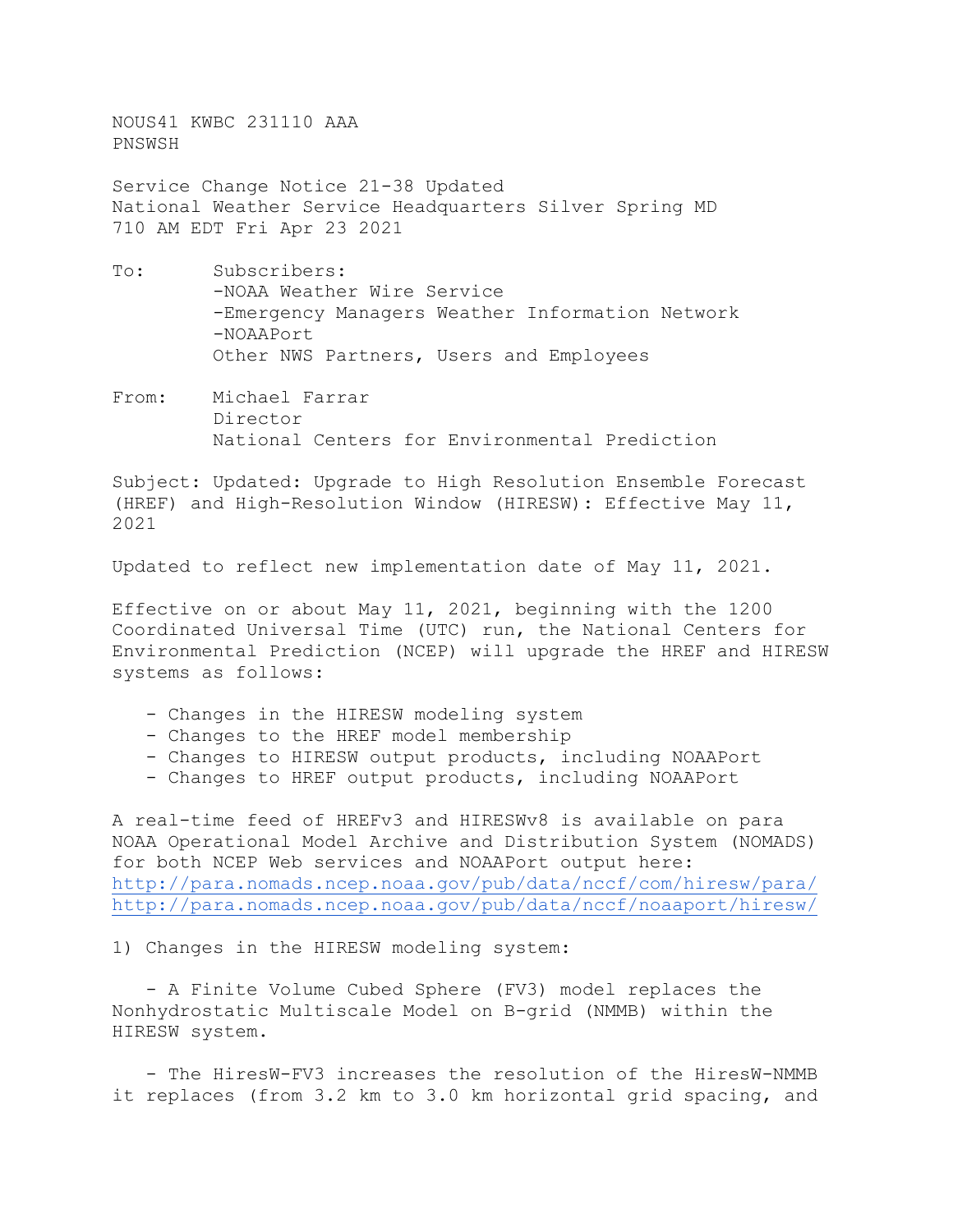from 50 levels to 60 levels in the vertical), and extends the forecast range from 48 hours to 60 hours.

 - The initialization of the HiresW-FV3 differs from the HiresW-NMMB it replaces for all domains except Guam. All HiresW-FV3 domains are initialized from a 6-hour old cycle of the Global Forecast System (GFS). Previously, the HiresW-NMMB utilized North American Model (NAM) surface conditions for all non-Guam domains, and took atmospheric initial conditions from the Rapid Refresh (RAP) for the contiguous U.S. (CONUS) and Puerto Rico domains.

 - The HiresW-FV3 also utilizes a very different set of physics than the HiresW-NMMB being replaced. In both models, no parameterized convection is used, but the HiresW-FV3 otherwise is using GFS-style physics, while the HiresW-NMMB utilized NAMstyle physics. More details on the model configuration change is available at slide 16 of this document:

[https://www.emc.ncep.noaa.gov/mmb/mpyle/hiresw/doc/HREF\\_od\\_brief](https://www.emc.ncep.noaa.gov/mmb/mpyle/hiresw/doc/HREF_od_brief.pdf) [.pdf](https://www.emc.ncep.noaa.gov/mmb/mpyle/hiresw/doc/HREF_od_brief.pdf)

2) Changes to the HREF model membership:

 - The HIRESW-FV3 replaces the HIRESW-NMMB for all domains within the HREF.

 - The High Resolution Rapid Refresh (HRRR) is added as a new member for the CONUS and Alaska domains of HREF. A 6-hour old time-lagged member of HRRR also is added for these domains. HREF membership size increases from 8 to 10 for CONUS, and from 6 to 8 for Alaska. The membership size of the Hawaii and Puerto Rico domains remains unchanged at six (6) members.

3) Changes to HIRESW output products provided on NOMADS/FTPPRD web services (including OPeNDAP and Grib Filter) and the Satellite Broadcast System (SBN)/NOAAPort.

- Gridded Binary (GRIB) output changes:

In all comparisons here, CC is the cycle time, and FF is the forecast hour. The name following --> indicates the file name in the new system. The switch from NMMB to FV3 model output leads to a change in the output file names.

Additionally, FV3 files are produced out to FF = 60 as opposed to  $FF = 48$  in NMMB.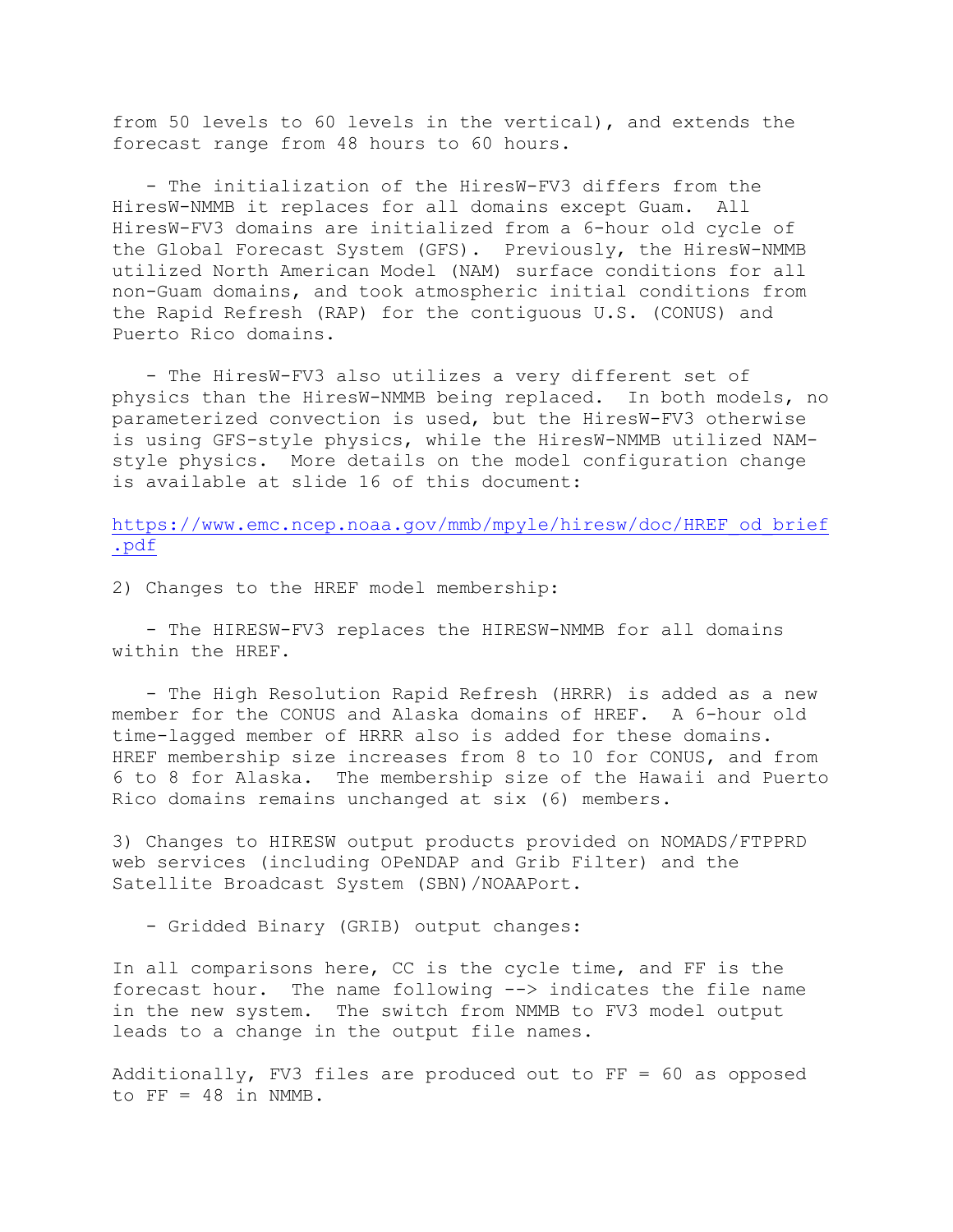a) For the main 5 km output grids:

hiresw.tCCz.nmmb\_5km.fFF.DOM.grib2 --> hiresw.tCCz.fv3 5km.fFF.DOM.grib2 Where DOM is domain (conus|quam|hi|pr|ak)

The new FV3 files have these products not in NMMB:

 WEASD:surface:FF hour fcst: (instantaneous WEASD) APCP:surface:0-FF hour acc fcst:(running total APCP)

FV3 also has consistent average latent heat flux (LHTFL) and sensible heat flux (SHTFL) computed over the previous hour - the NMMB averaged fluxes with a 3-hour bucket, so the period covered varied with forecast hour (f01 averaged f00-f01, f02 averaged f00-f02, f03 averaged f00-f03, f04 averaged f03-f04, and so on).

Likewise, the NMMB did total precipitation (APCP) and Water Equivalent of Accumulated Snow Depth (WEASD) accumulation utilizing a 3-hour bucket, while the FV3 accumulates over the length of the forecast. The NMMB thus had partial bucket values (such as an f00-f02 accumulation at f02, an f03-f05 accumulation at f05) that are not present in the FV3.

The small domains ( Guam | Hawaii (HI) | Puerto Rico (PR)) have 0-6 km shear added to match what already exists for the Alaska and CONUS output in both the ARW and FV3 output:

VUCSH:0-6000 m above ground:FF hour fcst: VVCSH:0-6000 m above ground:FF hour fcst:

 b) For the 2p5 km and 3 km National Digital Forecast Database (NDFD) grids:

hiresw.tCCz.nmmb\_2p5km.fFF.DOM.grib2 --> hiresw.tCCz.fv3 2p5km.fFF.DOM.grib2 Where DOM is domain (conus|quam|hi|pr)

hiresw.tCCz.nmmb\_3km.fFF.ak.grib2 --> hiresw.tCCz.fv3 3km.fFF.ak.grib2

In both the Advanced Research Weather and Forecasting (ARW) and FV3 output for non-CONUS domains, 5000-2000 minimum updraft helicity (MNUPHL) is added. Older versions of wgrib2 may list this field as "var discipline=0 center=7 local table=1 parmcat=7 parm=200".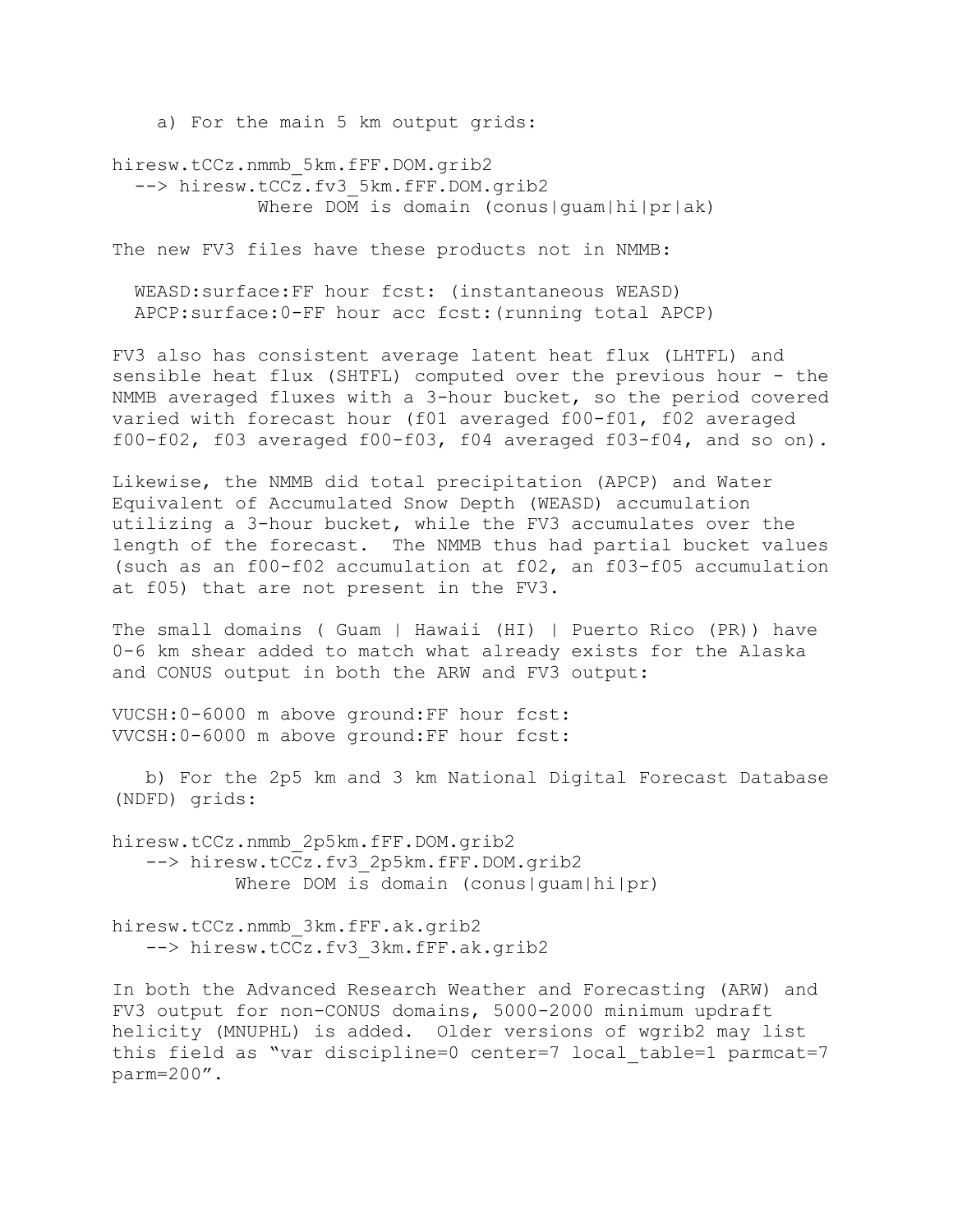The new FV3 files also have these products not in NMMB:

WEASD:surface:FF hour fcst: (instantaneous WEASD) APCP:surface:0-FF hour acc fcst:(running total APCP)

As in the 5 km product, NMMB computed APCP and WEASD accumulation utilizing a 3-hour bucket, while the FV3 accumulates over the length of the forecast. The NMMB thus had partial bucket values (such as an f00-f02 accumulation at f02, an f03-f05 accumulation at f05) that are not present in the FV3.

 c) The 00-hour output in both the ARW and FV3 model has eliminated hourly maximum and minimum fields, average fields, and accumulation fields, all of which lack meaning at the 00 hour forecast time.

 1) For the 00-hour main 5 km output grids: hiresw.tCCz.nmmb\_5km.f00.DOM.grib2 --> hiresw.tCCz.fv3 5km.f00.DOM.grib2 and hiresw.tCCz.arw\_5km.f00.DOM.grib Where DOM is domain (conus|quam|hi|pr|ak) and hiresw.tCCz.arw\_5km.f00.DOMmem2.grib Where DOM is domain (conus|hi|pr|ak) These records are removed: MAXUVV: 100-1000 mb:: MAXDVV: 100-1000 mb:: MAXUW: 10 m above ground:: MAXVW: 10 m above ground:: MAXREF: 1000 m above ground:: MXUPHL: 5000-2000 m above ground:: MXUPHL: 3000-0 m above ground:: REFD: 263 K level:0-0 day max fcst: MNUPHL: 5000-2000 m above ground:: MNUPHL: 3000-0 m above ground:: TMAX: 2 m above ground:: MAXRH: 2 m above ground:: TMIN: 2 m above ground:: MINRH: 2 m above ground:: For the FV3, WEASD:surface:0-0 day acc fcst: is replaced by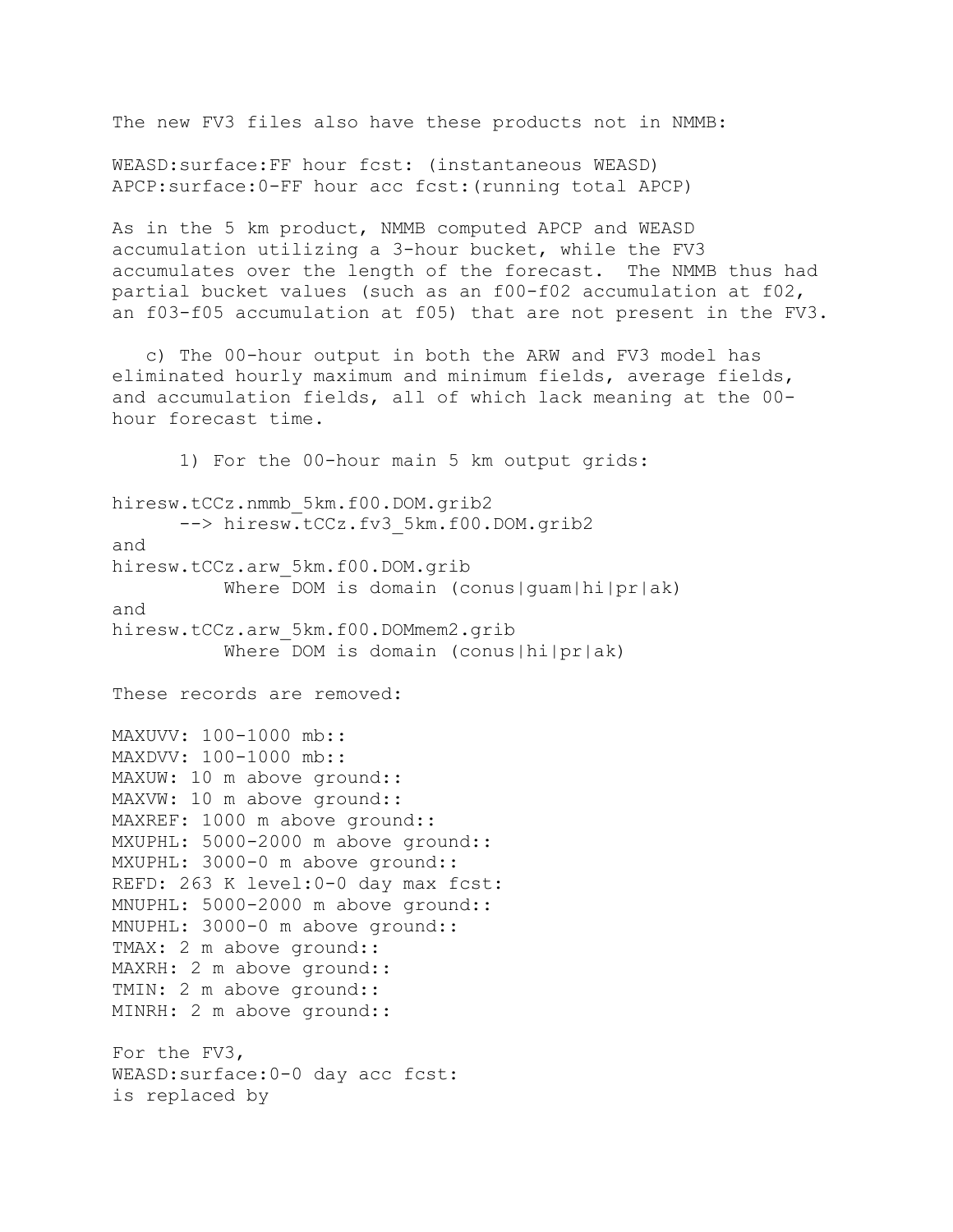```
And these records are only removed by shifting from NMMB to FV3 
output (no such records exist in ARW output):
SHTFL:surface:0-0 day ave fcst:
LHTFL:surface:0-0 day ave fcst:
      2) For the 00-hour 2p5 km and 3 km NDFD output grids:
hiresw.tCCz.nmmb_2p5km.f00.DOM.grib2
      --> hiresw.tCCz.fv3 2p5km.f00.DOM.grib2
hiresw.tCCz.nmmb_3km.f00.ak.grib2
      --> hiresw.tCCz.fv3 3km.f00.ak.grib2
hiresw.tCCz.arw_2p5km.f00.DOM.grib2
hiresw.tCCz.arw_3km.f00.ak.grib2
             Where DOM is domain (conus|quam|hi|pr|ak)
These records are removed:
MAXUVV: 100-1000 mb::
MAXDVV: 100-1000 mb::
MAXREF: 1000 m above ground::
MXUPHL: 5000-2000 m above ground::
TMAX: 2 m above ground::
TMIN: 2 m above ground::
MAXRH: 2 m above ground::
MINRH: 2 m above ground::
MAXUW: 10 m above ground::
MAXVW: 10 m above ground::
For the FV3,
WEASD:surface:0-0 day acc fcst:
is replaced by
WEASD:surface:anl:
    - Binary Universal Form for the Representation of 
meteorological data (BUFR) output changes:
In comparisons here, CC is the cycle time and DOM is the domain 
(conus|guam|hi|pr|ak).
File names are modified as follows:
hiresw.tCCz.DOMnmmb.class1.bufr
       --> hiresw.tCCz.DOMfv3.class1.bufr
hiresw.tCCz.DOMnmmb.class1.bufr.wcoss
```
WEASD:surface:anl: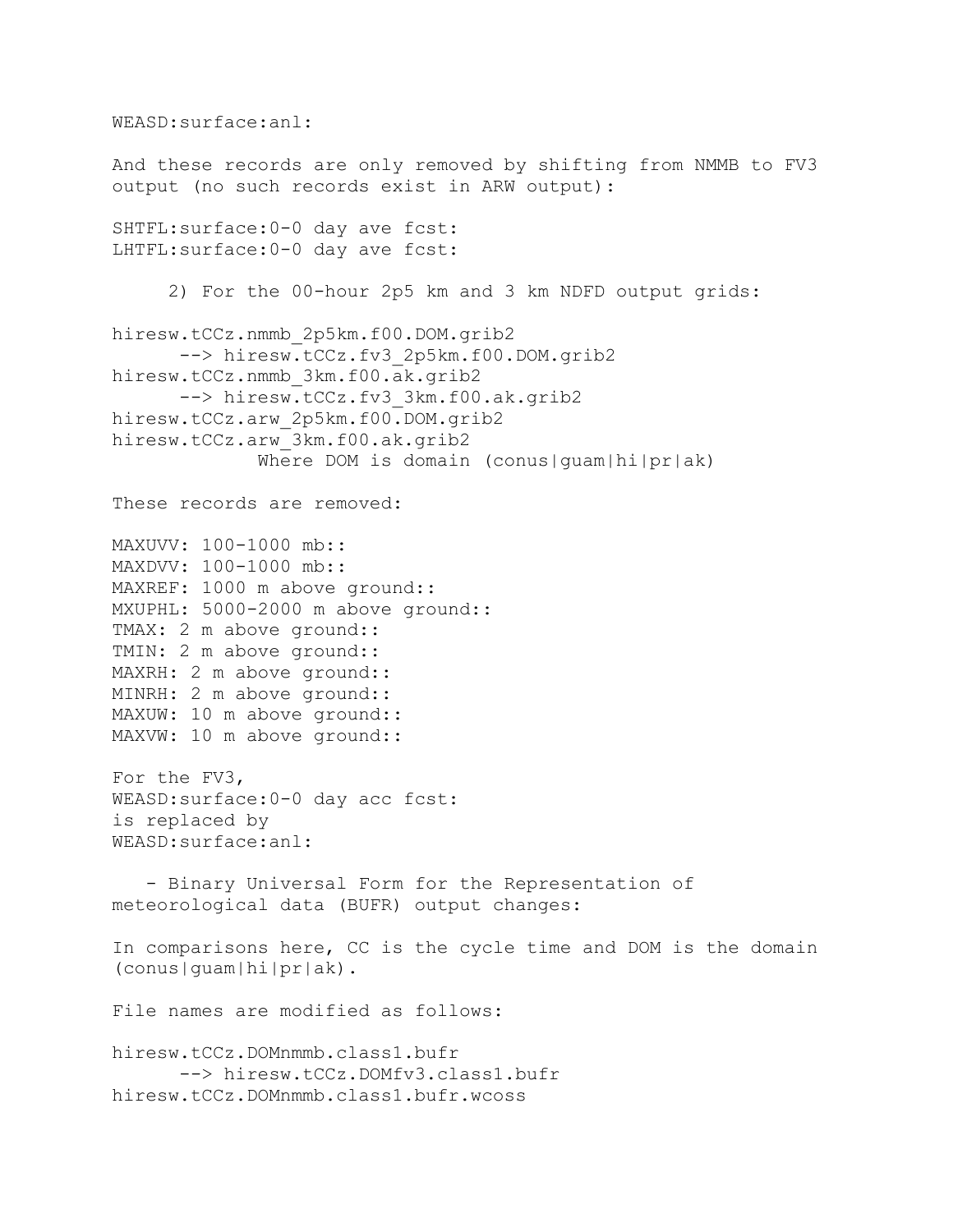--> hiresw.tCCz.DOMfv3.class1.bufr.wcoss hiresw.tCCz.DOMnmmb.bufrsnd.tar.gz --> hiresw.tCCz.DOMfv3.bufrsnd.tar.qz and bufr.DOMnmmbCC/DOMnmmbbufr.ST.YYYYMMDDCC --> bufr.DOMfv3CC/DOMfv3bufr.ST.YYYYMMDDCC where ST is the station number and YYYYMMDD is the forecast cycle year, month and day.

53 stations that existed in CONUS NMMB BUFR output are eliminated in CONUS FV3 BUFR output due to a smaller integration domain. The associated station identifiers and station numbers for the eliminated stations are listed below:

| CHRL        |                          | $-14$         | CNLK - 16  |               | WJA   | $-17$         |
|-------------|--------------------------|---------------|------------|---------------|-------|---------------|
| MRYS        |                          | $-256$        | S#1        | $-310$        | NW4   | $-333$        |
| NW5         |                          | $-334$        | NW 6       | $-335$        | NW9   | $-338$        |
| B#G         |                          | $-46006$      | G#A        | $-90010$      | G#D   | $-90013$      |
| G#G         |                          | $-90016$      | CWZV       | $-710310$     | CYPE  | $-710680$     |
| CYYL        |                          | $-710780$     | CYTH       | $-710790$     | CYZT  | $-711090$     |
| CWSE        |                          | $-711190$     | CYEG       | - 711230      | CYLJ  | - 711250      |
| <b>CYBU</b> |                          | $-711300$     | CWZB       | $-711970$     |       | CWSA - 716000 |
| CYQY        | $\overline{\phantom{a}}$ | 717070        |            | CYQX - 718030 | CYDF. | - 718090      |
|             |                          | CYZV - 718110 |            | CYJT - 718150 |       | CYAH - 718230 |
| CYTL        |                          | $-718480$     |            | CYFO - 718575 | CYQD  | $-718670$     |
| CYXS        |                          | $-718960$     |            | CWLB - 719310 |       | MMZC - 765255 |
| TXKF        |                          | - 780160      |            | MUNG - 782210 |       | MUCM - 782550 |
| MUMZ        |                          | $-782560$     |            | MUBY - 782593 |       | MUCU - 782640 |
| MUGT        |                          | $-782670$     |            | MUBA - 782680 |       | MUMO - 782684 |
| MUCL        |                          | $-783334$     |            | MUVT - 783570 |       | MUGM - 783670 |
| MTCH        | $\sim$                   | 784090        | MDPP       | - 784570      |       | MDST - 784600 |
| MDSD        |                          | 784850        | <b>DSD</b> | - 784860      |       |               |
|             |                          |               |            |               |       |               |

For the Alaska domain, a single station that was in the Alaska NMMB BUFR output is eliminated in the Alaska FV3 BUFR output due to a smaller integration domain. The associated station identifier and station number for the eliminated station is below:

NW8 337

The stations provided by FV3 BUFR output for Hawaii, Puerto Rico, and Guam match the list of stations previously provided by the NMMB BUFR output.

For all domains, FV3 BUFR output is produced to forecast hour 60, while NMMB BUFR was only produced to forecast hour 48.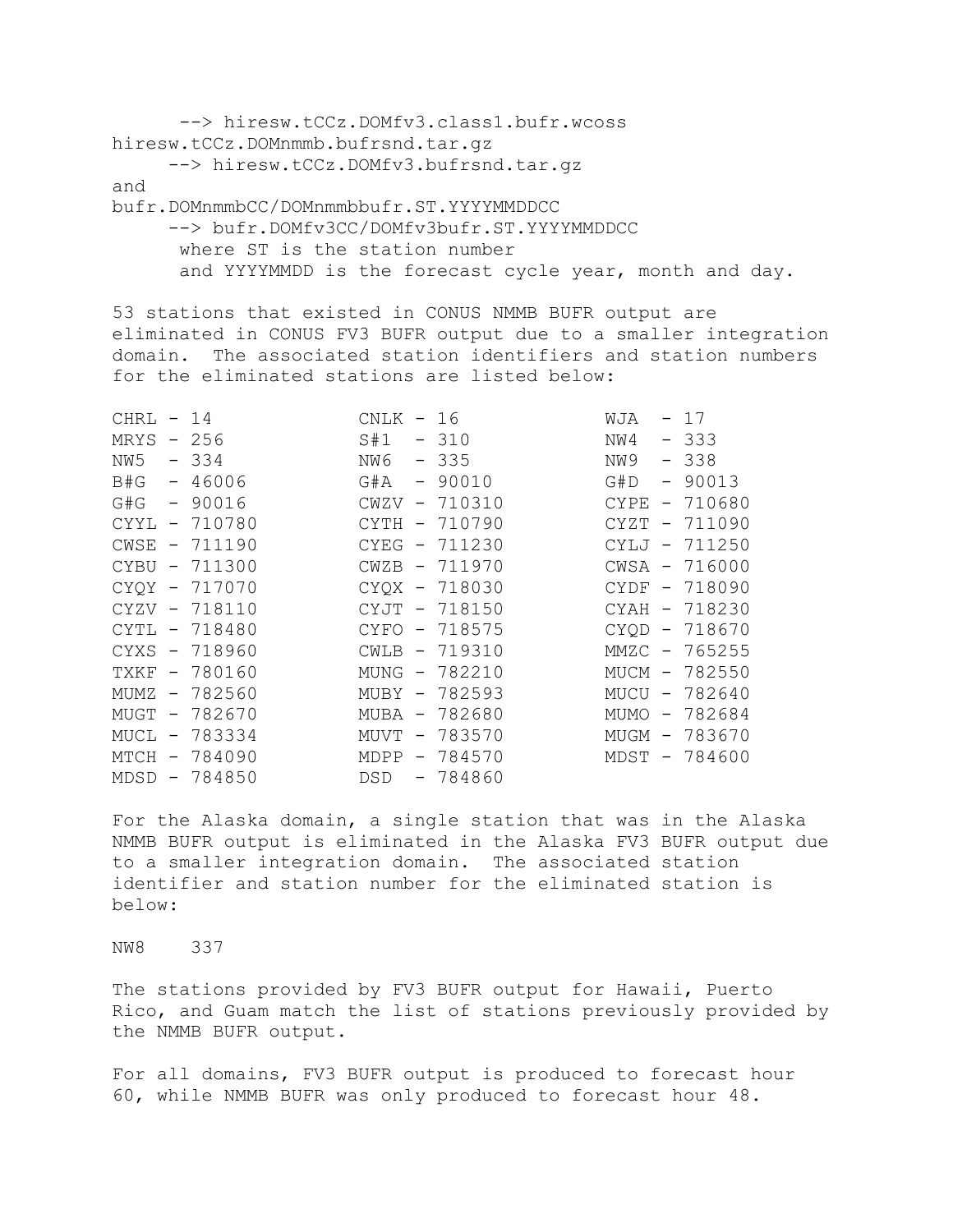- HIRESW SBN:

For all domains, the main difference will be the change from NMMB output to FV3 output. The forecast hours and the product lists from forecast hour 03 onward will be unchanged, but for f00, the FV3 product lacks the WEASD 0-0 day accumulation field that is currently produced in NMMB.

For the CONUS output, the distinct East and West output grids are consolidated into a single CONUS grid.

All HiresW World Meteorological Organization (WMO) header T1 characters will change as follows:

 $T1 = L$  -->  $T1 = Y$  and  $T1 = M$  -->  $T1 = Z$ 

such that:

LACA00 KWBS --> YACA00 KWBS, MACB00 KWBS --> ZACB00 KWBS, etc.

A complete list of new HiresW WMO headers can be found at: [https://www.nco.ncep.noaa.gov/pmb/changes/new\\_headers\\_hiresw\\_v8.](https://www.nco.ncep.noaa.gov/pmb/changes/new_headers_hiresw_v8.pdf) [pdf](https://www.nco.ncep.noaa.gov/pmb/changes/new_headers_hiresw_v8.pdf)

A complete list of removed HiresW WMO headers can be found at: [https://www.nco.ncep.noaa.gov/pmb/changes/removed\\_headers\\_hiresw](https://www.nco.ncep.noaa.gov/pmb/changes/removed_headers_hiresw_v8.pdf) [\\_v8.pdf](https://www.nco.ncep.noaa.gov/pmb/changes/removed_headers_hiresw_v8.pdf)

4) Changes to HREF output products provided on NOMADS/FTPPRD web services (including Grib Filter) and SBN/NOAAPort:

 - HREF output products are generated out to 48 hours (current operational HREFv2 only generates product to 36 hours).

 - Adds a new local probability-matched mean (lpmm) output file type for precipitation.

 - Adds a new Ensemble Agreement Scale (EAS) output file type for precipitation and snow probabilities.

 - Adds new precipitation products for probability of exceedance of flash flood guidance (FFG) values and of average recurrence interval values for the CONUS domain only, described below in the description of the new "ffri" output product.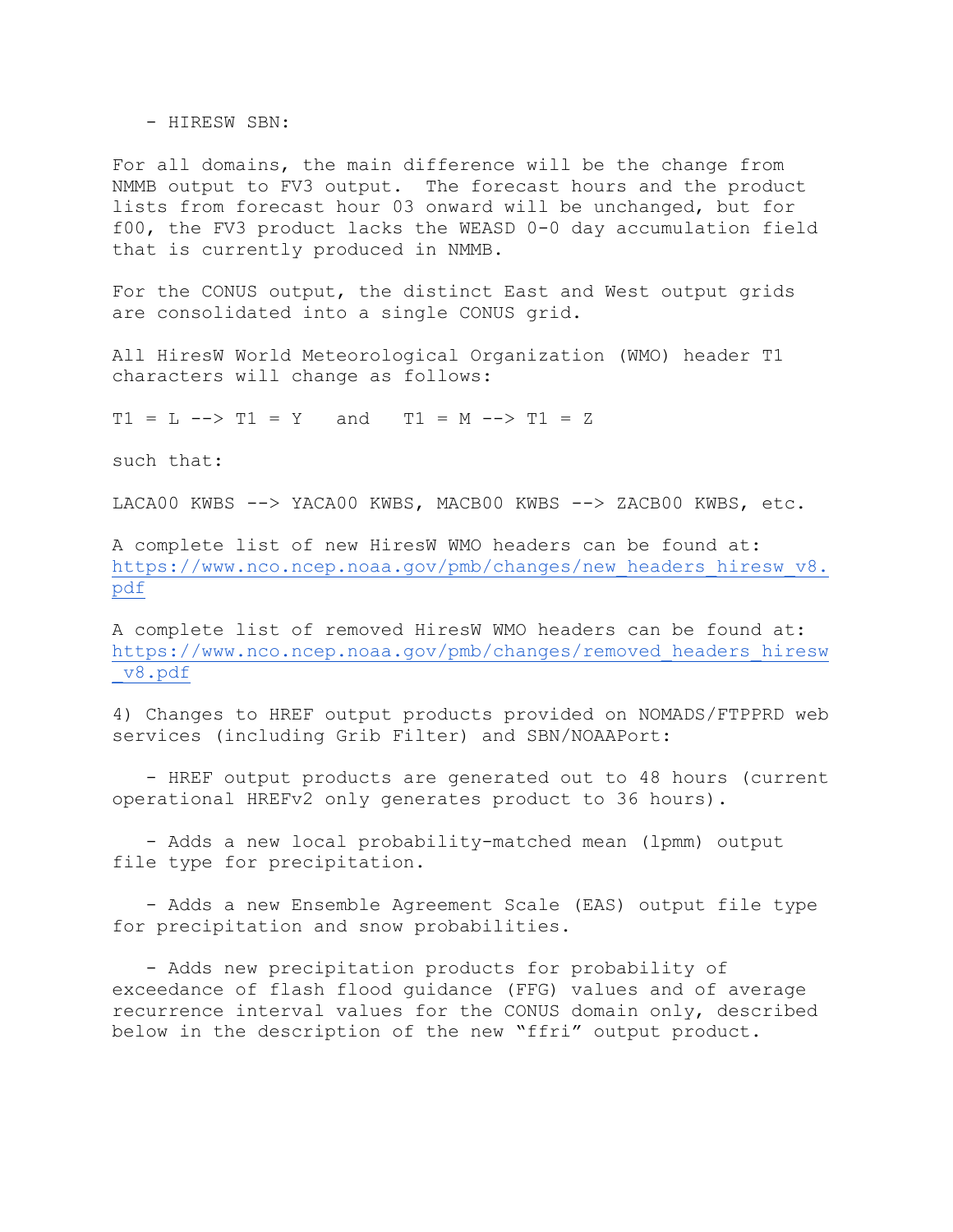- The extension of products to 48 hours does create an approximately 12-minute delay for the 06Z and 18Z CONUS HREF output. This delay is for the 00-36 hour output. Modified - href.tCCz.DOM.mean.fFF.grib2 Where CC is cycle, and FF is forecast hour, and DOM is the domain (conus|ak|pr|hi) - Adds surface TMP. - Changes the mean sea level pressure field from the standard Schuell pressure reduction (PRMSL) to the "Eta" pressure reduction (MSLET). Modified - href.tCCz.DOM.pmmn.fFF.grib2 - Removes updraft helicity (UPHL) field Modified - href.tCCz.DOM.sprd.fFF.grib2 - Removes updraft helicity (UPHL) field. - Changes the mean sea level pressure field from the standard Schuell pressure reduction (PRMSL) to the "Eta" pressure reduction (MSLET). - Adds surface TMP. Modified - href.tCCz.DOM.avrg.fFF.grib2 - Removes the following fields: REFD: 1000 m above ground MAXREF: 1000 m above ground: REFC: entire atmosphere (considered as a single layer): RETOP: entire atmosphere (considered as a single layer): UPHL: 5000-2000 m above ground: MXUPHL: 5000-2000 m above ground: HGT: surface: New - href.tCCz.DOM.lpmm.fFF.grib2 (localized probability matched mean output) - 1-hour APCP (every hour) - 3-hour APCP (every 3rd hour) New (CONUS only) - href.tCCz.conus.ffri.fFF.grib2 (flash flood and recurrence interval output) - Non-3-hourly times: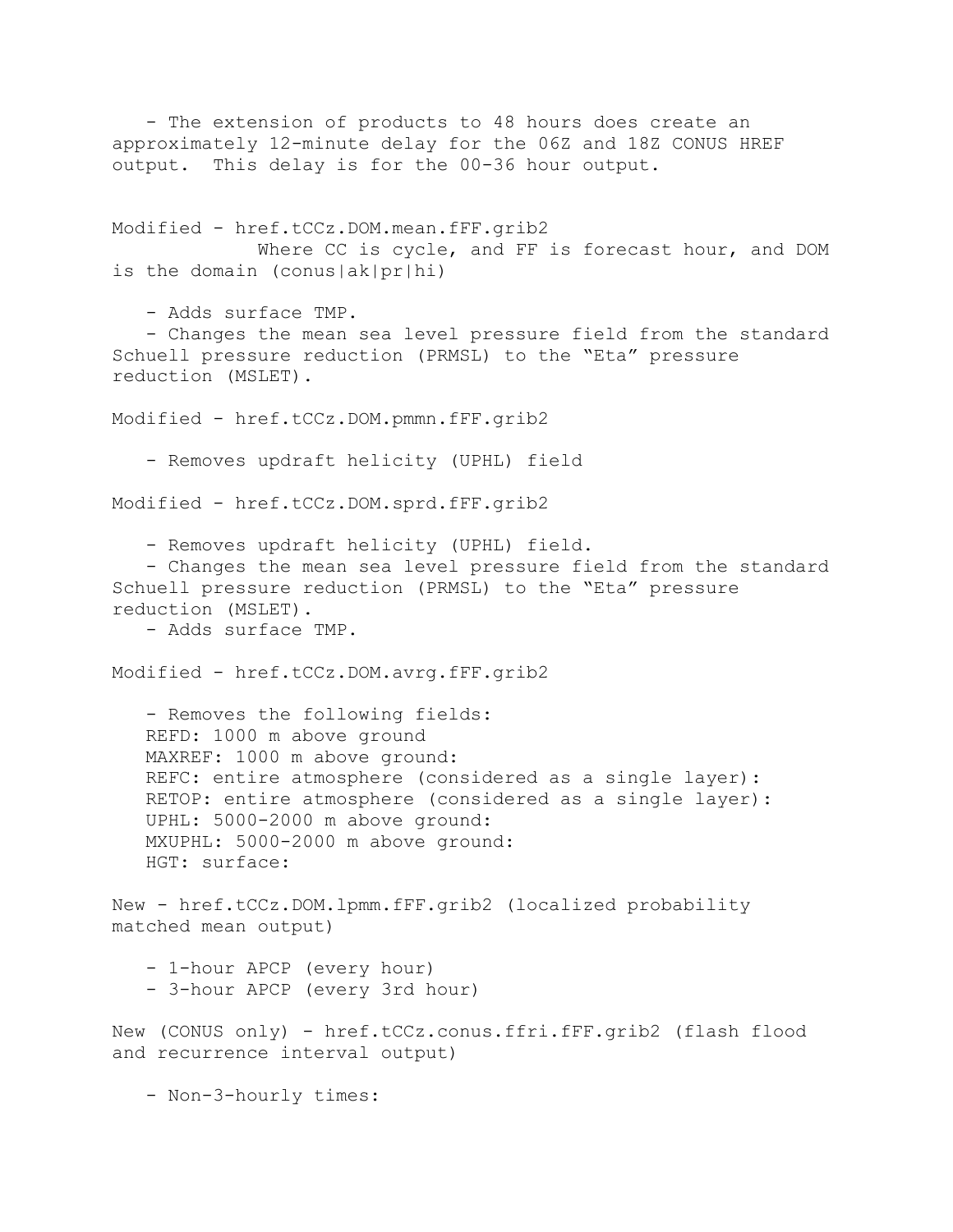(1-hour FFG exceedance) 1-hour PPFFG prob > 1 - 3-hourly time has the above plus: (3-hour FFG exceedance) 3-hour PPFFG prob > 3 - 3-hourly times for f06 and beyond has the above plus: (6-hour FFG exceedance) 6-hour PPFFG prob > 6 (exceedance of 2 year recurrence interval for 6 hour period) 6-hour APCP prob > 2 (exceedance of 5 year recurrence interval for 6 hour period) 6-hour APCP prob > 5 (exceedance of 10 year recurrence interval for 6 hour period) 6-hour APCP prob > 10 (exceedance of 100 year recurrence interval for 6 hour period) 6-hour APCP prob > 100 - 3-hourly times for f24 and beyond has the above plus: (exceedance of 2 year recurrence interval for 24 hour period) 24-hour APCP prob > 2 (exceedance of 5 year recurrence interval for 24 hour period) 24-hour APCP prob > 5 (exceedance of 10 year recurrence interval for 24 hour period) 24-hour APCP prob > 10 (exceedance of 100 year recurrence interval for 24 hour period) 24-hour APCP prob > 100 New - href.tCCz.DOM.eas.fFF.grib2 (ensemble agreement scale probability output) - Non-3-hourly times 1-hour APCP prob >  $0.254$  mm, >  $6.35$  mm, > 12.7 mm 1-hour WEASD prob > 2.54 mm, > 7.62 mm - 3-hourly times have the above plus: 3-hour APCP prob > 0.254 mm, > 6.35 mm, > 12.7 mm 3-hour WEASD prob  $> 2.54$  mm,  $> 7.62$  mm - f06 and f09 have above plus: 6-hour APCP prob  $> 0.254$  mm,  $> 6.35$  mm,  $> 12.7$  mm, > 25.4 mm 6-hour WEASD prob > 2.54 mm, > 7.62 mm, > 15.24 mm - 3-hourly times for f12 and beyond have the above plus: 12-hour APCP prob > 2.54 mm, > 6.35 mm, > 12.7 mm,  $> 25.4$  mm,  $50.8$  mm - 3-hourly times for f24 and beyond have the above plus: 24-hour APCP prob > 2.54 mm, > 6.35 mm, > 12.7 mm,  $> 25.4$  mm,  $> 50.8$  mm,  $> 76.2$  mm

Modified - href.tCCz.DOM.prob.fFF.grib2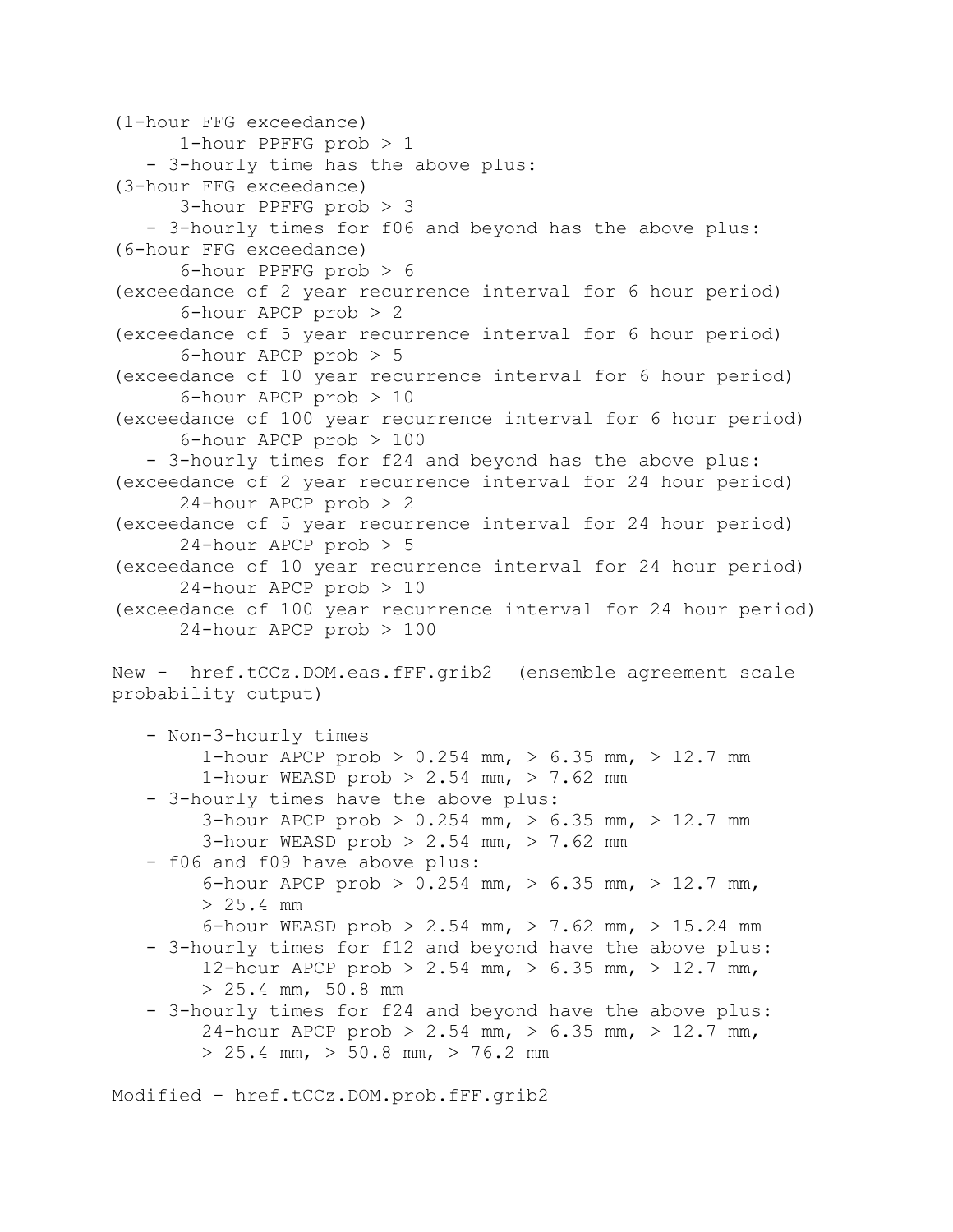(For all hours): - The following parameters are eliminated: UPHL:  $5000-2000$  m above ground prob > 25 m<sup>2</sup>/s<sup>2</sup>,  $> 100$  m<sup>2</sup>/s<sup>2</sup> MXUPHL: 5000-2000 m above ground prob  $> 100$  m<sup>2</sup>/s<sup>2</sup> 1-hour APCP prob  $> 0.25$  mm,  $> 6.35$  mm - The following parameters are added: MXUPHL: 5000-2000 m above ground prob > 75 m^2/s^2, > 150  $m^2/s^2$ LTNG: surface:  $prob > 0.01$  ( $prob > 0.2$  for CONUS) WIND: 10 m above ground:10 hour fcst: prob > 18.01 m/s,  $> 25.72$  m/s - All 10 m AGL wind probability products are changed from a point probability to a neighborhood maximum probability type. (For 3-hourly files) - The above changes plus: Adds 3-hour APCP > 127 mm Eliminates 3-hour APCP prob  $> 0.25$  mm,  $> 6.35$  mm (For 3-hourly files at f06 and beyond) - The above changes plus: Adds 6-hour APCP > 127 mm Eliminates 6-hour APCP prob  $> 0.25$  mm,  $> 6.35$  mm (For 3-hourly files at f12 and beyond) - The above changes plus: Adds  $12$ -hour APCP  $> 203.2$  mm Eliminates 12-hour APCP prob  $> 2.54$  mm,  $> 6.35$  mm (For 3-hourly files at f24 and beyond) - The above changes plus: Adds 24-hour APCP > 203.2 mm Eliminates 24-hour APCP prob  $> 2.54$  mm,  $> 6.35$  mm NOAAPort/SBN Modifications: - With this upgrade, the products available through NOAAPort/SBN

will be slightly changed, along with the forecast hours for which they are provided.

The forecast hours provided are changing from 'hourly to f36' to 'hourly to f30, and then three hourly to f48'. The exception is for the 06Z and 18Z CONUS cycles, which will stay '3 hourly to f36' as in current operations.

A complete list of new HREF WMO headers can be found at: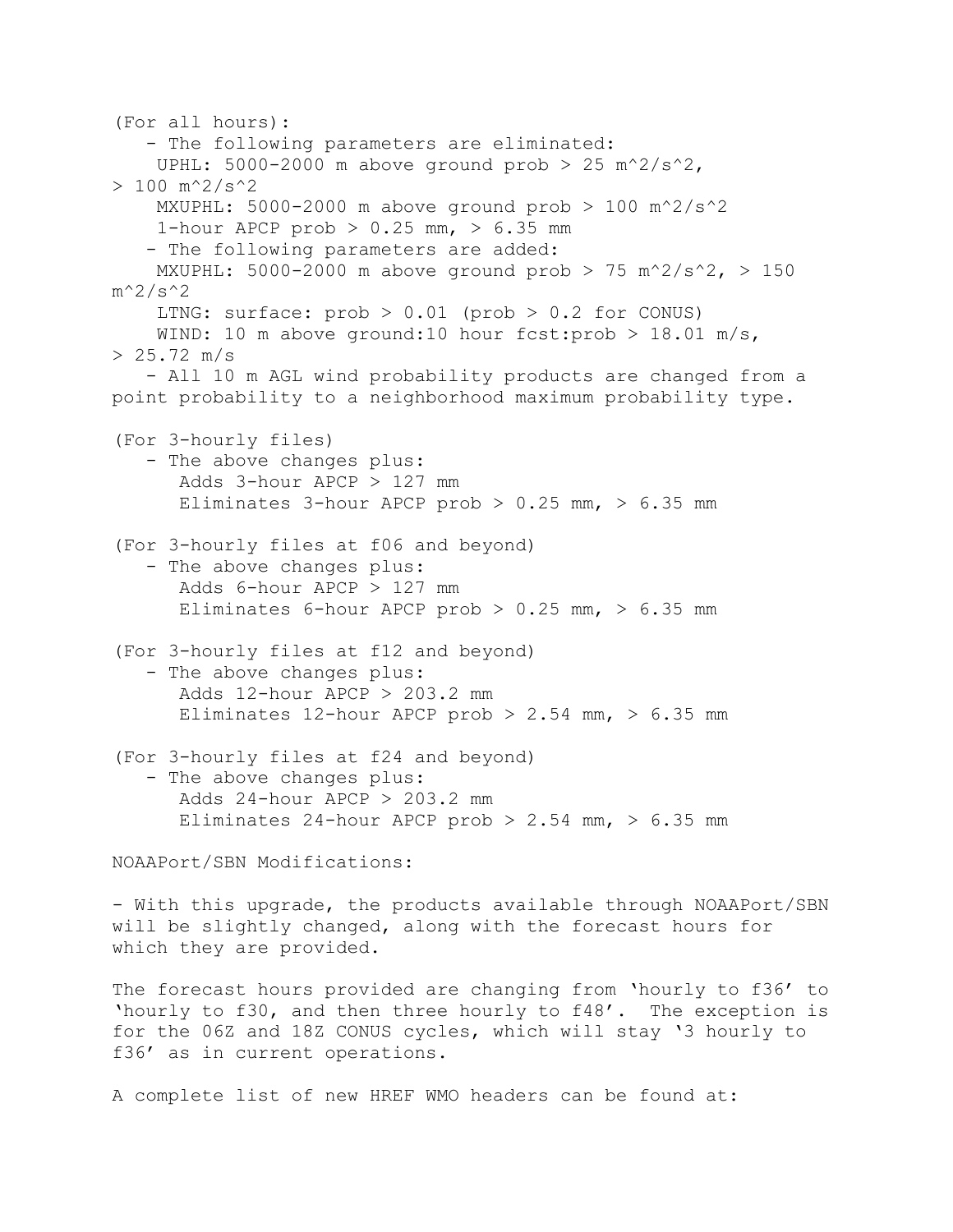[https://www.nco.ncep.noaa.gov/pmb/changes/new\\_headers\\_href\\_v3.pd](https://www.nco.ncep.noaa.gov/pmb/changes/new_headers_href_v3.pdf) [f](https://www.nco.ncep.noaa.gov/pmb/changes/new_headers_href_v3.pdf)

No HREF WMO headers are removed or replaced with this upgrade.

Mean SBN output:

The mean sea level pressure field is changed from the standard Schuell reduction type (PRMSL) to the Eta model-style reduction (MSLET) type.

pmmn SBN output:

The Updraft Helicity (UPHL) field is removed.

The 1-hour APCP field is changed from a probability-matched mean to a localized probability-matched mean field.

In 3-hourly files, the 3-hour APCP field is changed from a probability-matched mean to a localized probability-matched mean field.

prob SBN output:

The following parameters are removed:

UPHL prob  $> 25$  m<sup>2</sup>/s<sup>2</sup> UPHL prob  $> 100$  m<sup>2</sup>/s<sup>2</sup> MXUPHL prob > 25 m^2/s^2 MXUPHL  $prob$  > 100 m<sup>2</sup>/s<sup>2</sup> 10 m AGL wind speed prob  $> 15.4$  m/s

The following parameters are added:

MXUPHL prob  $> 75$  m<sup>2</sup>/s<sup>2</sup> MXUPHL prob > 150 m^2/s^2 10 m AGL wind speed prob > 18.01 m/s 10 m AGL wind speed prob > 25.72 m/s

EAS probability type replaces neighborhood maximum probability type for:

(For all forecast hours) 1-hour APCP (> 0.254 mm, > 6.35 mm)

(For 3-hourly files) - The above change plus: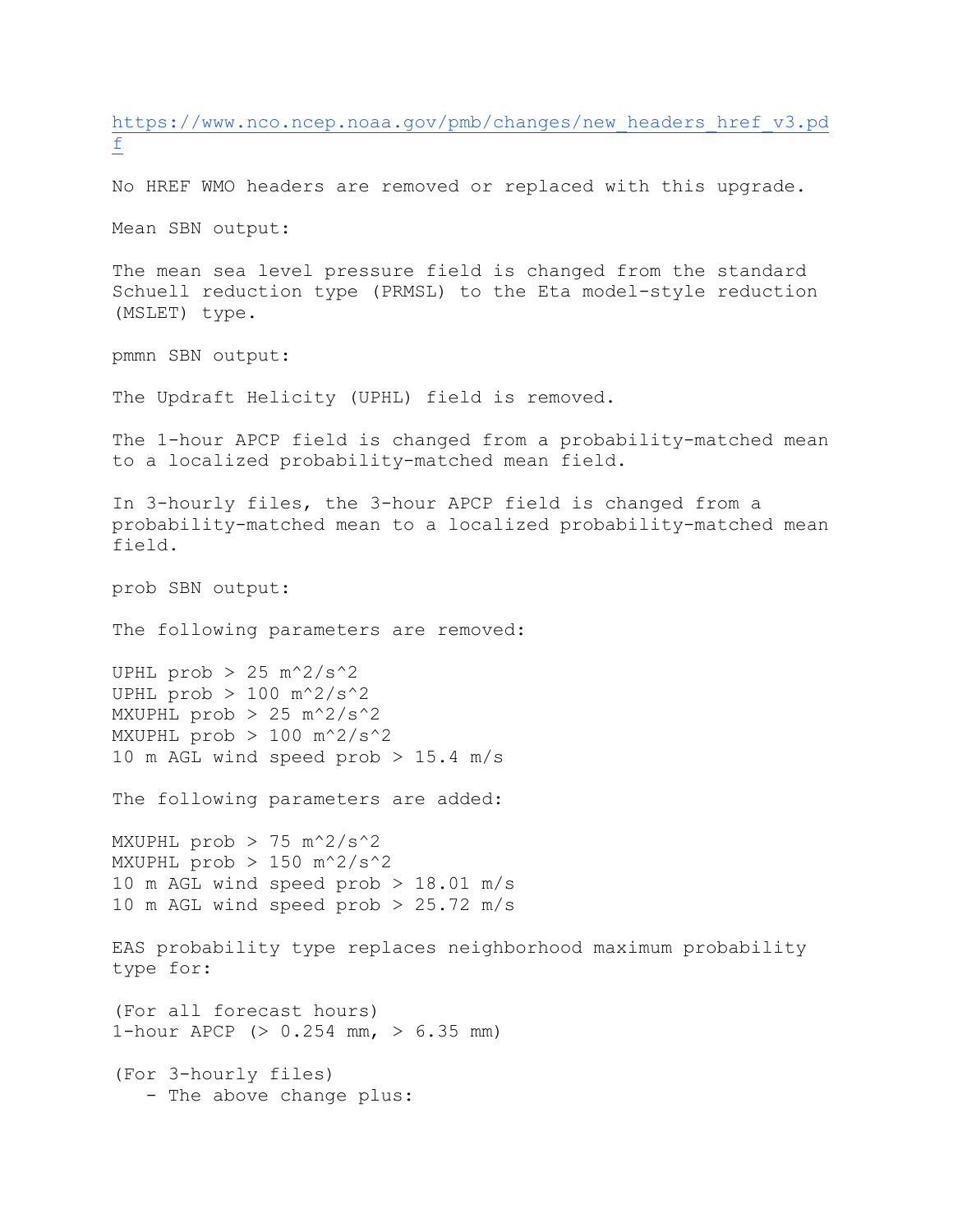3-hour APCP (> 0.254 mm, > 6.35 mm) 3-hour WEASD (> 2.54 mm) (For 3-hourly files at f06 and beyond) - The above changes plus: 6-hour APCP (> 0.254 mm, > 6.35 mm) 6-hour WEASD (> 2.54 mm) (For 3-hourly files at f12 and beyond) - The above changes plus: 12-hour APCP  $(> 2.54$  mm,  $> 6.35$  mm) (For 3-hourly files at f24 and beyond) - The above changes plus: 24-hour APCP (> 2.54 mm, > 6.35 mm)

For CONUS output only, probability of flash flood guidance (FFG) exceedance is added:

1-hour FFG exceedance at all forecast hours 3-hour FFG exceedance at 3-hourly times 6-hour FFG exceedance at 3-hourly times at f06 and beyond

NCEP urges all users to ensure their decoders can handle changes in content order, changes in the scaling factor component within the product definition section (PDS) of the GRIB files, and volume changes. These elements may change with future NCEP model implementations. NCEP will make every attempt to alert users to these changes before implementation.

Any questions, comments or requests regarding this implementation should be directed to the contacts below. We will review any feedback and decide whether to proceed.

Matthew Pyle NCEP/EMC Engineering and Implementation Branch College Park, MD [matthew.pyle@noaa.gov](mailto:matthew.pyle@noaa.gov)